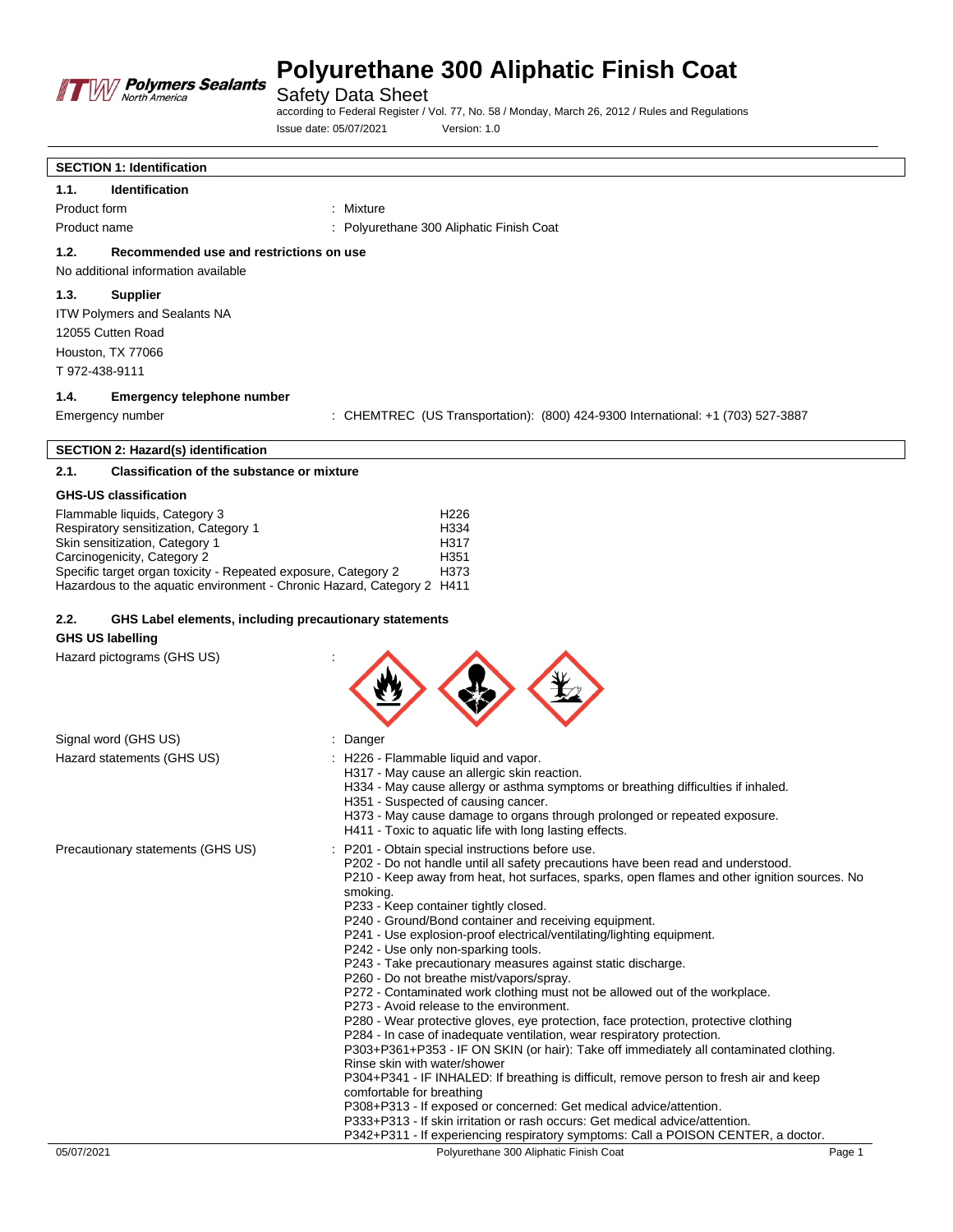## Safety Data Sheet

according to Federal Register / Vol. 77, No. 58 / Monday, March 26, 2012 / Rules and Regulations

| P363 - Wash contaminated clothing before reuse.                                             |
|---------------------------------------------------------------------------------------------|
| P370+P378 - In case of fire: Use media other than water to extinguish.                      |
| P391 - Collect spillage.                                                                    |
| P403+P235 - Store in a well-ventilated place. Keep cool.                                    |
| P405 - Store locked up.                                                                     |
| P501 - Dispose of contents/container to a licensed hazardous-waste disposal contractor or   |
| collection site except for empty clean containers which can be disposed of as non-hazardous |
| waste.                                                                                      |
|                                                                                             |

**2.3. Other hazards which do not result in classification**

No additional information available

#### **2.4. Unknown acute toxicity (GHS US)**

Not applicable

#### **SECTION 3: Composition/information on ingredients**

#### **3.1. Substances**

Not applicable

## **3.2. Mixtures**

| <b>Name</b>                                                                             | <b>Product identifier</b> | $%$ *       |
|-----------------------------------------------------------------------------------------|---------------------------|-------------|
| Benzene, 1-chloro-4-(trifluoromethyl)-                                                  | (CAS-No.) 98-56-6         | $15 - 40$   |
| Titanium dioxide                                                                        | (CAS-No.) 13463-67-7      | $7 - 13$    |
| Talc                                                                                    | (CAS-No.) 14807-96-6      | $5 - 10$    |
| Bis(1,2,2,6,6-pentamethyl-4-piperidyl) sebacate                                         | (CAS-No.) 41556-26-7      | $0.5 - 1.5$ |
| Decanedioic acid, methyl 1,2,2,6,6-pentamethyl-4-piperidinyl ester                      | (CAS-No.) 82919-37-7      | $0.1 - 1$   |
| Carbamic acid, 1,6-hexanediylbis-, bis[2-[2-(1-methylethyl)-3-oxazolidinyl]ethyl] ester | (CAS-No.) 59719-67-4      | $0.1 - 1$   |
| 3-Oxazolidineethanol, 2-(1-methylethyl)-, carbonate (2:1) (ester)                       | (CAS-No.) 145899-78-1     | $0.1 - 1$   |
| Benzenesulfonyl isocyanate, 4-methyl-                                                   | (CAS-No.) 4083-64-1       | $0.1 - 1$   |
| Cumene                                                                                  | (CAS-No.) 98-82-8         | $0.1 - 1$   |
| Isophorone diisocyanate                                                                 | (CAS-No.) 4098-71-9       | $\leq 0.5$  |

**\* In accordance with paragraph (i) of the OSHA Hazard Communication Standard (29 CFR §1910.1200), the specific chemical identity or exact weight % has been withheld as a trade secret.**

| <b>SECTION 4: First-aid measures</b>                            |                                                                                                                                                                                                                                                          |  |
|-----------------------------------------------------------------|----------------------------------------------------------------------------------------------------------------------------------------------------------------------------------------------------------------------------------------------------------|--|
| Description of first aid measures<br>4.1.                       |                                                                                                                                                                                                                                                          |  |
| First-aid measures general                                      | : If exposed or concerned, get medical attention/advice. Show this safety data sheet to the<br>doctor in attendance. Wash contaminated clothing before re-use. Never give anything to an<br>unconscious person.                                          |  |
| First-aid measures after inhalation                             | : IF INHALED: Remove to fresh air and keep at rest in a position comfortable for breathing. Get<br>medical attention if breathing is affected. If breathing is difficult, supply oxygen.                                                                 |  |
| First-aid measures after skin contact                           | : IF ON SKIN (or clothing): Remove affected clothing and wash all exposed skin with water for at<br>least 15 minutes. If irritation develops or persists, get medical attention.                                                                         |  |
| First-aid measures after eye contact                            | : IF IN EYES: Immediately flush with plenty of water for at least 15 minutes. Remove contact<br>lenses if present and easy to do so. Continue rinsing if pain, blinking, or irritation develops or<br>persists, get medical attention. Continue rinsing. |  |
| First-aid measures after ingestion                              | : IF SWALLOWED: rinse mouth thoroughly. Do not induce vomiting without advice from poison<br>control center. Get medical attention if you feel unwell.                                                                                                   |  |
| 4.2.<br>Most important symptoms and effects (acute and delayed) |                                                                                                                                                                                                                                                          |  |
| Symptoms/effects                                                | : May cause an allergic skin reaction. May cause allergy or asthma symptoms or breathing<br>difficulties if inhaled. Suspected of causing cancer. May cause damage to organs through<br>prolonged or repeated exposure.                                  |  |
| Symptoms/effects after inhalation                               | : May cause allergy or asthma symptoms or breathing difficulties if inhaled.                                                                                                                                                                             |  |
| Symptoms/effects after skin contact                             | : May cause an allergic skin reaction.                                                                                                                                                                                                                   |  |
| Symptoms/effects after eye contact                              | : Direct contact with eyes is likely to be irritating.                                                                                                                                                                                                   |  |
| Symptoms/effects after ingestion                                | : May cause gastrointestinal irritation.                                                                                                                                                                                                                 |  |
| Chronic symptoms                                                | : Suspected of causing cancer. May cause damage to organs through prolonged or repeated<br>exposure.                                                                                                                                                     |  |

## **4.3. Immediate medical attention and special treatment, if necessary**

No additional information available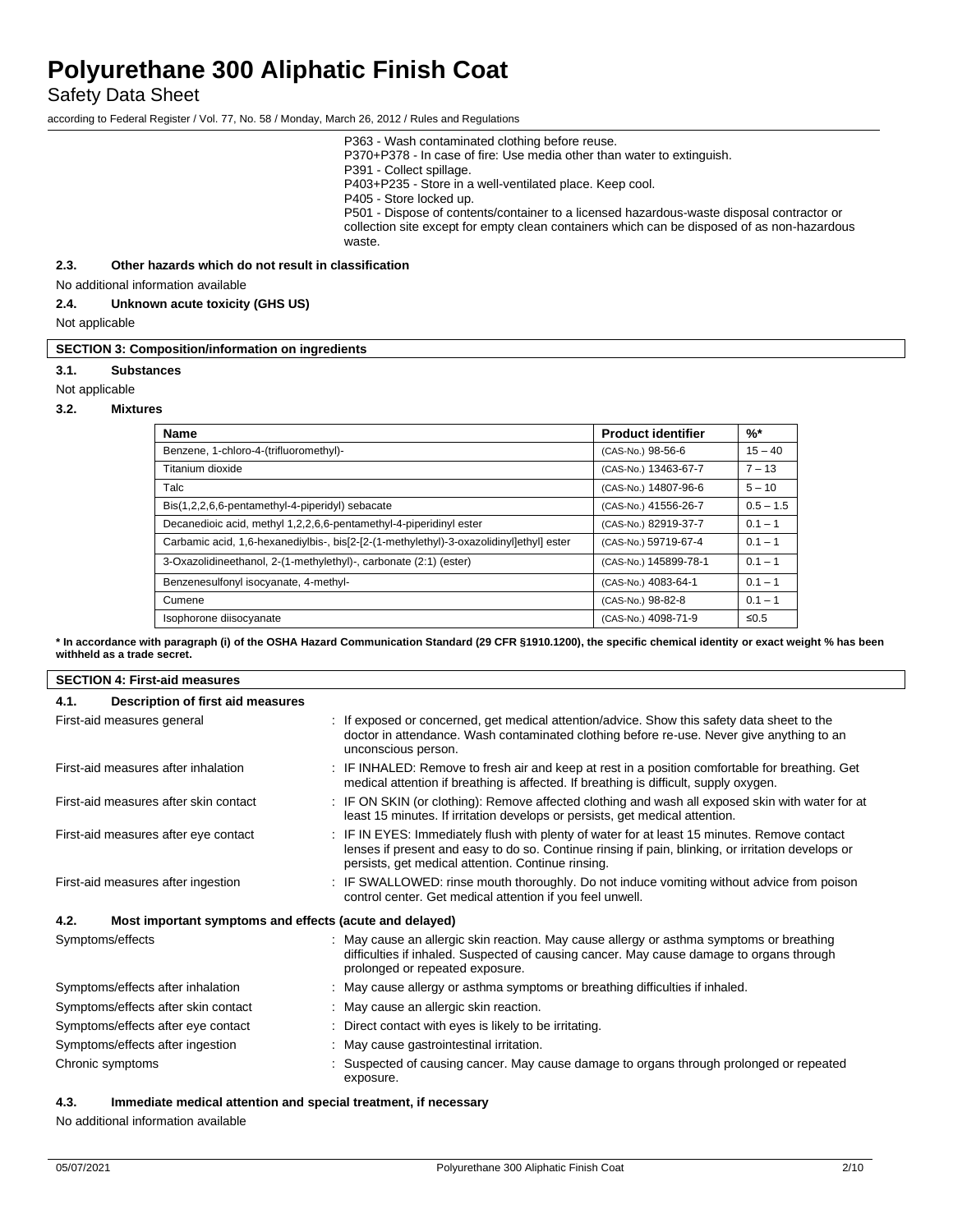Safety Data Sheet

according to Federal Register / Vol. 77, No. 58 / Monday, March 26, 2012 / Rules and Regulations

| <b>SECTION 5: Fire-fighting measures</b>                               |                                                                                                                                   |                                                                                                                                                                                                                                                                                    |  |
|------------------------------------------------------------------------|-----------------------------------------------------------------------------------------------------------------------------------|------------------------------------------------------------------------------------------------------------------------------------------------------------------------------------------------------------------------------------------------------------------------------------|--|
| 5.1.                                                                   | Suitable (and unsuitable) extinguishing media                                                                                     |                                                                                                                                                                                                                                                                                    |  |
|                                                                        | : Carbon dioxide. Foam. Dry powder. Sand.<br>Suitable extinguishing media                                                         |                                                                                                                                                                                                                                                                                    |  |
| Unsuitable extinguishing media                                         |                                                                                                                                   | : If water is used, use very large quantities of cold water. The reaction between water and hot<br>isocyanate may be vigorous.                                                                                                                                                     |  |
| 5.2.                                                                   | Specific hazards arising from the chemical                                                                                        |                                                                                                                                                                                                                                                                                    |  |
| Fire hazard                                                            |                                                                                                                                   | : Flammable liquid and vapor.                                                                                                                                                                                                                                                      |  |
| Explosion hazard                                                       |                                                                                                                                   | : Avoid fire, sparks, static electricity and hot surfaces. Liquid readily evaporates at room/ambient<br>temperature. Vapors are invisible, flammable, heavier than air, and may accumulate in low<br>areas and spread long distances. Distant ignition and flashback are possible. |  |
| Reactivity                                                             |                                                                                                                                   | : No data available.                                                                                                                                                                                                                                                               |  |
| 5.3.<br>Special protective equipment and precautions for fire-fighters |                                                                                                                                   |                                                                                                                                                                                                                                                                                    |  |
|                                                                        | Firefighting instructions                                                                                                         | : Use cold water spray to cool fire-exposed containers to minimize risk of rupture. Exercise<br>caution when fighting any chemical fire. Do not dispose of fire-fighting water in the environment.<br>Prevent human exposure to fire, fumes, smoke and products of combustion.     |  |
|                                                                        | Protection during firefighting<br>: Do not enter fire area without proper protective equipment, including respiratory protection. |                                                                                                                                                                                                                                                                                    |  |
| Other information<br>: Avoid smoke inhalation.                         |                                                                                                                                   |                                                                                                                                                                                                                                                                                    |  |
| <b>SECTION 6: Accidental release measures</b>                          |                                                                                                                                   |                                                                                                                                                                                                                                                                                    |  |
| 6.1.                                                                   | Personal precautions, protective equipment and emergency procedures                                                               |                                                                                                                                                                                                                                                                                    |  |
| General measures                                                       |                                                                                                                                   | : Evacuate area. Keep upwind. Ventilate area. Spill should be handled by trained cleaning<br>personnel properly equipped with respiratory and eye protection.                                                                                                                      |  |
| 6.1.1.                                                                 | For non-emergency personnel                                                                                                       |                                                                                                                                                                                                                                                                                    |  |
| Protective equipment                                                   |                                                                                                                                   | : Wear Protective equipment as described in Section 8.                                                                                                                                                                                                                             |  |
| Emergency procedures                                                   |                                                                                                                                   | : Evacuate unnecessary personnel.                                                                                                                                                                                                                                                  |  |

## **6.1.2. For emergency responders**

## Protective equipment : Wear suitable protective clothing, gloves and eye or face protection.

## **6.2. Environmental precautions**

Prevent entry to sewers and public waters. Notify authorities if product enters sewers or public waters. Avoid release to the environment.

## **6.3. Methods and material for containment and cleaning up**

| For containment/cleaning up | SMALL SPILL: Dike area to contain spill. Take precautions as necessary to prevent<br>contamination of ground and surface waters. Recover spilled material on absorbent, such as<br>sawdust or vermiculite, and sweep/shovel into opentop containers with lids for disposal. Do not<br>pressurize the container. Wipe of traces of material. Do not flush to sewer. If area of spill is<br>porous, remove as much contaminated earth and gravel, etc. as necessary and place in closed<br>containers for disposal. Only those persons who are adequately trained, authorized, and<br>wearing the required personal protective equipment (PPE) should participate in spill response                                                                                                                                                                                                                                                                 |
|-----------------------------|---------------------------------------------------------------------------------------------------------------------------------------------------------------------------------------------------------------------------------------------------------------------------------------------------------------------------------------------------------------------------------------------------------------------------------------------------------------------------------------------------------------------------------------------------------------------------------------------------------------------------------------------------------------------------------------------------------------------------------------------------------------------------------------------------------------------------------------------------------------------------------------------------------------------------------------------------|
|                             | and clean-up.<br>Or, absorb spilled product using sawdust or other absorbent. Shovel or sweep into an open top<br>container with a loosely fitted lid. Do not pressurize the container. Transport waste container to<br>a well-ventilated area, preferably outside. If available, treat the spilled area with neutralize<br>solution consisting of a mixture of 90% water, 8% Concentrated Ammonium Hydroxide or<br>Sodium Carbonate, and 2% liquid detergent. If solution is not available, wipe off traces of<br>material with a rag. Do not allow spilled material into the sewer.                                                                                                                                                                                                                                                                                                                                                             |
|                             | LARGE SPILL: Keep spectators away. Only those persons who are adequately trained,<br>authorized and wearing the required personal protective equipment (PPE) should participate in<br>spill response and clean-up. Ventilate the area by natural means or by explosion proof means<br>(i.e. fans). Know and prepare for spill response before using or handling this product. Eliminate<br>all ignition sources (flames, hot surfaces, portable heaters and sources of electrical, static, or<br>frictional sparks). Dike and contain spill with inert material (e.g. sand, earth). Transfer liquids to<br>covered and labeled metal containers for recovery or disposal, or remove with inert absorbent.<br>Use only non-sparking tools and appropriate PPE. Place absorbent diking materials in covered<br>metal containers for disposal. Prevent contamination of sewers, streams, and groundwater with<br>spilled material or used absorbent. |

## **6.4. Reference to other sections**

See Sections 8 and 13.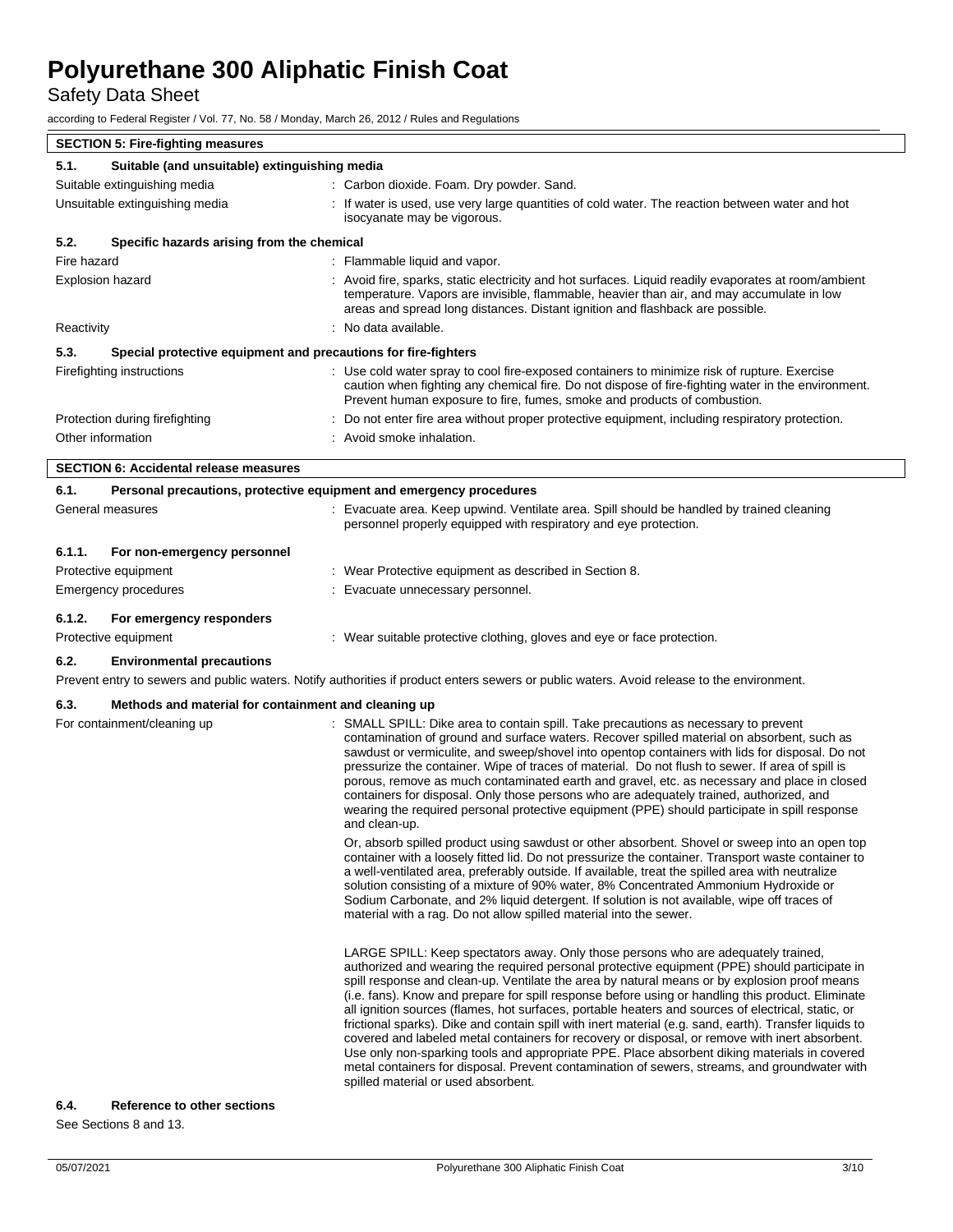Safety Data Sheet

according to Federal Register / Vol. 77, No. 58 / Monday, March 26, 2012 / Rules and Regulations

## **SECTION 7: Handling and storage**

## **7.1. Precautions for safe handling**

| Precautions for safe handling | : Do not handle until all safety precautions have been read and understood. For professional or<br>industrial use only. Follow label instructions. Keep out of reach of children. Not for<br>consumption. No smoking. Do not breathe vapors. Avoid contact with body. Turn off all pilot<br>lights, flames, stoves, heaters, electric motors, welding equipment and other sources of ignition.<br>Empty containers must not be washed and re-used for any purpose. Contact lens wearers must<br>wear protective eye wear around chemical vapors and liquid. Wash hands thoroughly after<br>handling. Flammable vapors may cause flash fire or ignite explosively. To prevent build-up of<br>vapors, use adequate natural and/or mechanical ventilation (e.g. open all windows and doors to<br>achieve cross ventilation). Containers may be hazardous when empty. Never use welding or<br>cutting torch on or near container. Do not cut, drill, grind, or expose containers to heat, sparks,<br>static electricity or other source of ignition. Explosion may occur causing injury or death. |  |
|-------------------------------|-----------------------------------------------------------------------------------------------------------------------------------------------------------------------------------------------------------------------------------------------------------------------------------------------------------------------------------------------------------------------------------------------------------------------------------------------------------------------------------------------------------------------------------------------------------------------------------------------------------------------------------------------------------------------------------------------------------------------------------------------------------------------------------------------------------------------------------------------------------------------------------------------------------------------------------------------------------------------------------------------------------------------------------------------------------------------------------------------|--|
| 7.2.                          | Conditions for safe storage, including any incompatibilities                                                                                                                                                                                                                                                                                                                                                                                                                                                                                                                                                                                                                                                                                                                                                                                                                                                                                                                                                                                                                                  |  |
| Storage conditions            | : Keep away from heat, hot surfaces, sparks, open flames and other ignition sources. No<br>smoking. Store in a dry, cool and well-ventilated place. Keep container tightly closed.                                                                                                                                                                                                                                                                                                                                                                                                                                                                                                                                                                                                                                                                                                                                                                                                                                                                                                            |  |
| Maximum storage period        | $\therefore$ 6 months                                                                                                                                                                                                                                                                                                                                                                                                                                                                                                                                                                                                                                                                                                                                                                                                                                                                                                                                                                                                                                                                         |  |
| Storage temperature           | : $15.5 - 29.4$ °C (60.0 - 85.0 °F)                                                                                                                                                                                                                                                                                                                                                                                                                                                                                                                                                                                                                                                                                                                                                                                                                                                                                                                                                                                                                                                           |  |
| Special rules on packaging    | : Keep only in original container.                                                                                                                                                                                                                                                                                                                                                                                                                                                                                                                                                                                                                                                                                                                                                                                                                                                                                                                                                                                                                                                            |  |

## **SECTION 8: Exposure controls/personal protection**

### **8.1. Control parameters**

| Isophorone diisocyanate (4098-71-9) |                                                                                 |                                                                                                                                                                                                                                                                                                                                                                                                                                                                                                                                                                                       |
|-------------------------------------|---------------------------------------------------------------------------------|---------------------------------------------------------------------------------------------------------------------------------------------------------------------------------------------------------------------------------------------------------------------------------------------------------------------------------------------------------------------------------------------------------------------------------------------------------------------------------------------------------------------------------------------------------------------------------------|
| <b>ACGIH</b>                        | ACGIH OEL TWA [ppm]                                                             | $0.005$ ppm                                                                                                                                                                                                                                                                                                                                                                                                                                                                                                                                                                           |
| <b>ACGIH</b>                        | Remark (ACGIH)                                                                  | TLV® Basis: Resp sens                                                                                                                                                                                                                                                                                                                                                                                                                                                                                                                                                                 |
| <b>ACGIH</b>                        | Regulatory reference                                                            | ACGIH 2020                                                                                                                                                                                                                                                                                                                                                                                                                                                                                                                                                                            |
|                                     | Bis(1,2,2,6,6-pentamethyl-4-piperidyl) sebacate (41556-26-7)                    |                                                                                                                                                                                                                                                                                                                                                                                                                                                                                                                                                                                       |
| <b>ACGIH</b>                        | Remark (ACGIH)                                                                  | OELs not established                                                                                                                                                                                                                                                                                                                                                                                                                                                                                                                                                                  |
| <b>OSHA</b>                         | Remark (OSHA)                                                                   | OELs not established                                                                                                                                                                                                                                                                                                                                                                                                                                                                                                                                                                  |
|                                     | Decanedioic acid, methyl 1,2,2,6,6-pentamethyl-4-piperidinyl ester (82919-37-7) |                                                                                                                                                                                                                                                                                                                                                                                                                                                                                                                                                                                       |
| <b>ACGIH</b>                        | Remark (ACGIH)                                                                  | OELs not established                                                                                                                                                                                                                                                                                                                                                                                                                                                                                                                                                                  |
| <b>OSHA</b>                         | Remark (OSHA)                                                                   | OELs not established                                                                                                                                                                                                                                                                                                                                                                                                                                                                                                                                                                  |
| Titanium dioxide (13463-67-7)       |                                                                                 |                                                                                                                                                                                                                                                                                                                                                                                                                                                                                                                                                                                       |
| <b>ACGIH</b>                        | <b>ACGIH OEL TWA</b>                                                            | $10 \text{ mg/m}^3$                                                                                                                                                                                                                                                                                                                                                                                                                                                                                                                                                                   |
| <b>ACGIH</b>                        | Remark (ACGIH)                                                                  | LRT irr; A3 (Confirmed Animal Carcinogen<br>with Unknown Relevance to Humans: The<br>agent is carcinogenic in experimental<br>animals at a relatively high dose, by<br>route(s) of administration, at site(s), of<br>histologic type(s), or by mechanism(s) that<br>may not be relevant to worker exposure.<br>Available epidemiologic studies do not<br>confirm an increased risk of cancer in<br>exposed humans. Available evidence<br>does not suggest that the agent is likely to<br>cause cancer in humans except under<br>uncommon or unlikely routes or levels of<br>exposure) |
| <b>ACGIH</b>                        | Regulatory reference                                                            | <b>ACGIH 2018</b>                                                                                                                                                                                                                                                                                                                                                                                                                                                                                                                                                                     |
| <b>OSHA</b>                         | OSHA PEL TWA [1]                                                                | 15 mg/m <sup>3</sup> total dust                                                                                                                                                                                                                                                                                                                                                                                                                                                                                                                                                       |
| <b>OSHA</b>                         | Regulatory reference (US-OSHA)                                                  | <b>OSHA</b>                                                                                                                                                                                                                                                                                                                                                                                                                                                                                                                                                                           |
| Talc (14807-96-6)                   |                                                                                 |                                                                                                                                                                                                                                                                                                                                                                                                                                                                                                                                                                                       |
| <b>ACGIH</b>                        | <b>ACGIH OEL TWA</b>                                                            | 2 mg/m <sup>3</sup> particulate matter containing no<br>asbestos and <1% crystalline silica,<br>respirable fraction                                                                                                                                                                                                                                                                                                                                                                                                                                                                   |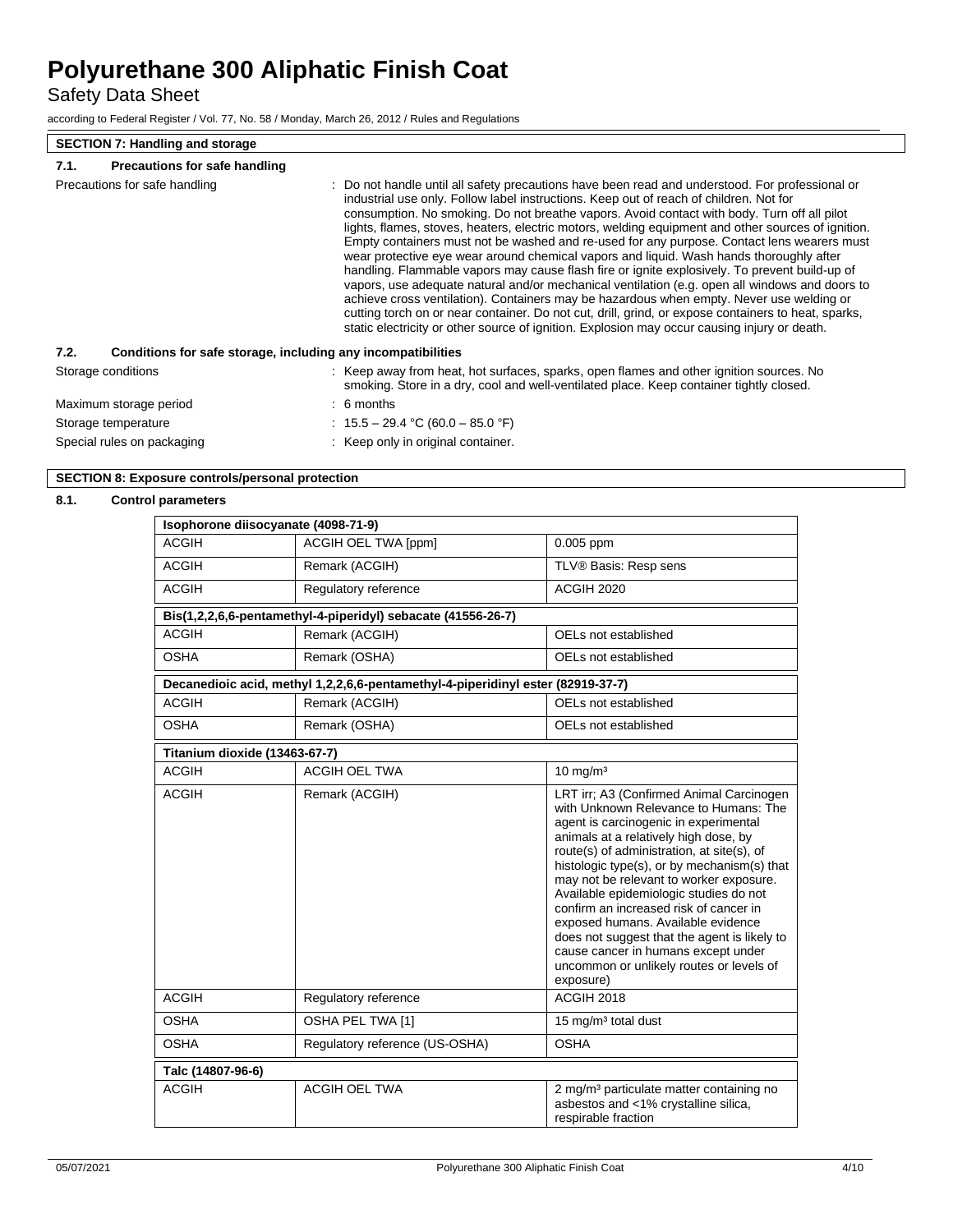Safety Data Sheet

according to Federal Register / Vol. 77, No. 58 / Monday, March 26, 2012 / Rules and Regulations

| Talc (14807-96-6)                                                                                    |                                                                                                       |  |  |
|------------------------------------------------------------------------------------------------------|-------------------------------------------------------------------------------------------------------|--|--|
| OSHA PEL TWA [2]                                                                                     | 20 mppcf if 1% Quartz or more, use<br>Quartz limit                                                    |  |  |
|                                                                                                      |                                                                                                       |  |  |
| Remark (ACGIH)                                                                                       | OELs not established                                                                                  |  |  |
| Remark (OSHA)                                                                                        | OELs not established                                                                                  |  |  |
|                                                                                                      |                                                                                                       |  |  |
| Remark (ACGIH)                                                                                       | OELs not established                                                                                  |  |  |
| Remark (OSHA)                                                                                        | OELs not established                                                                                  |  |  |
|                                                                                                      |                                                                                                       |  |  |
| <b>ACGIH OEL TWA [ppm]</b>                                                                           | 50 ppm                                                                                                |  |  |
| Remark (ACGIH)                                                                                       | Eye, skin, & URT irr; CNS impair                                                                      |  |  |
| Regulatory reference                                                                                 | <b>ACGIH 2018</b>                                                                                     |  |  |
| OSHA PEL TWA [1]                                                                                     | $245$ mg/m <sup>3</sup>                                                                               |  |  |
| OSHA PEL TWA [2]                                                                                     | 50 ppm                                                                                                |  |  |
| Regulatory reference (US-OSHA)                                                                       | <b>OSHA</b>                                                                                           |  |  |
| Carbamic acid, 1,6-hexanediylbis-, bis[2-[2-(1-methylethyl)-3-oxazolidinyl]ethyl] ester (59719-67-4) |                                                                                                       |  |  |
| Remark (ACGIH)                                                                                       | OELs not established                                                                                  |  |  |
| Remark (OSHA)                                                                                        | OELs not established                                                                                  |  |  |
| 3-Oxazolidineethanol, 2-(1-methylethyl)-, carbonate (2:1) (ester) (145899-78-1)                      |                                                                                                       |  |  |
| Remark (ACGIH)                                                                                       | OELs not established                                                                                  |  |  |
| Remark (OSHA)                                                                                        | OELs not established                                                                                  |  |  |
|                                                                                                      | Benzene, 1-chloro-4-(trifluoromethyl)- (98-56-6)<br>Benzenesulfonyl isocyanate, 4-methyl- (4083-64-1) |  |  |

## **8.2. Appropriate engineering controls**

Appropriate engineering controls : Provide adequate general and local exhaust ventilation. Use process enclosures, local exhaust ventilation, or other engineering controls to control airborne levels below recommended exposure limits. Use explosion-proof equipment with flammable materials. Ensure adequate ventilation, especially in confined areas.

## **8.3. Individual protection measures/Personal protective equipment**

### **Personal protective equipment symbol(s):**



#### **Personal protective equipment:**

Gloves. Protective goggles. Protective clothing. In case of inadequate ventilation wear respiratory protection.

#### **Hand protection:**

Use gloves chemically resistant to this material when prolonged or repeated contact could occur. Gloves should be classified under Standard EN 374 or ASTM F1296. Suggested glove materials are: Neoprene, Nitrile/butadiene rubber, Polyethylene, Ethyl vinyl alcohol laminate, PVC or vinyl. Suitable gloves for this specific application can be recommended by the glove supplier.

## **Eye protection:**

Wear eye protection, including chemical splash goggles and a face shield when possibility exists for eye contact due to airborne particles.

## **Skin and body protection:**

Wear long sleeves, and chemically impervious PPE/coveralls to minimize bodily exposure.

## **Respiratory protection:**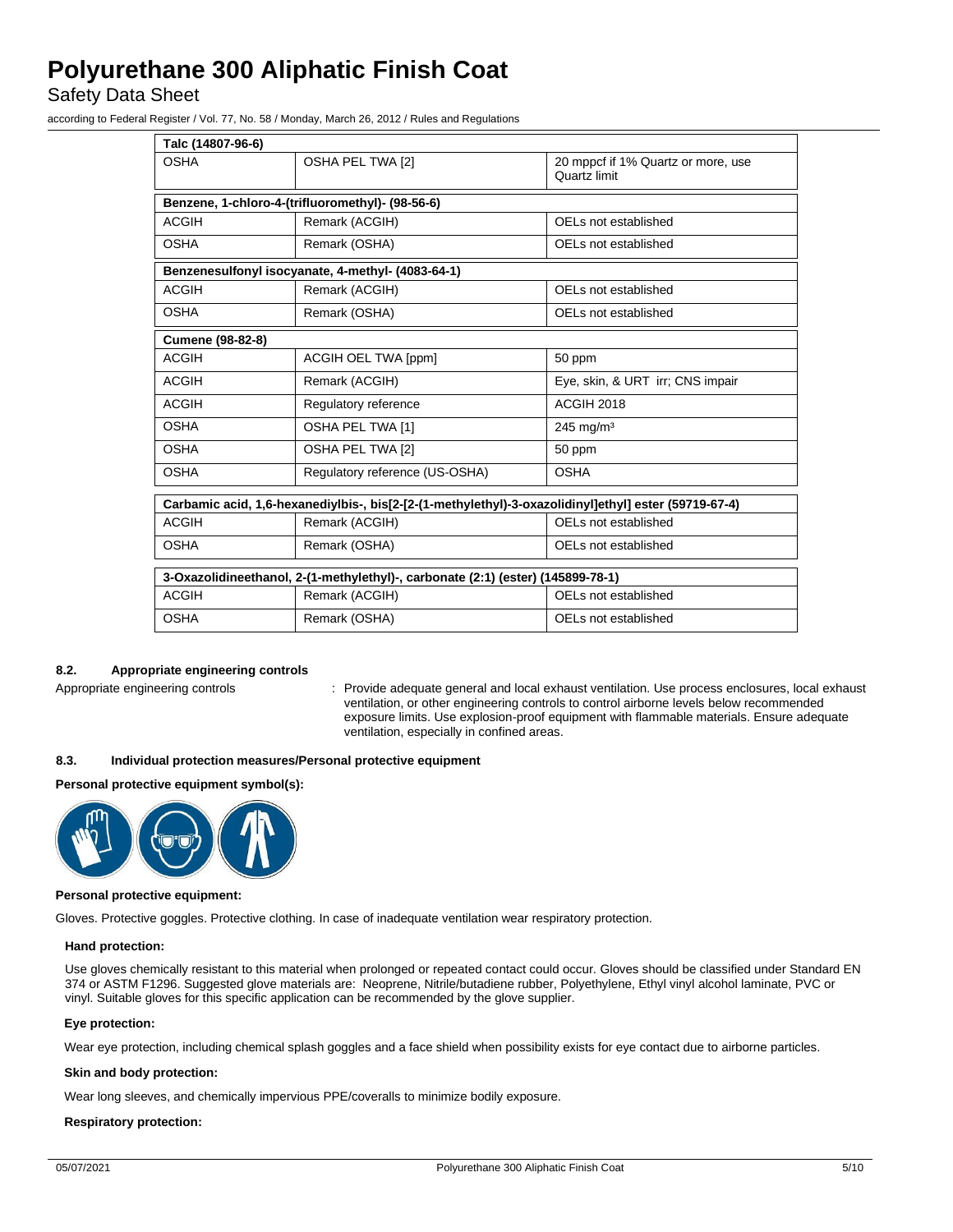## Safety Data Sheet

according to Federal Register / Vol. 77, No. 58 / Monday, March 26, 2012 / Rules and Regulations

Use NIOSH (or other equivalent national standard) -approved dust/particulate respirator. Where vapor, mist, or dust exceed PELs or other applicable OELs, use NIOSH-approved respiratory protective equipment.

### **SECTION 9: Physical and chemical properties**

| 9.1.<br>Information on basic physical and chemical properties |                                                |  |
|---------------------------------------------------------------|------------------------------------------------|--|
| Physical state                                                | : Liquid                                       |  |
| Appearance                                                    | Liquid mixture                                 |  |
| Color                                                         | : White                                        |  |
| Odor                                                          | Mild aromatic                                  |  |
| Odor threshold                                                | : No data available                            |  |
| рH                                                            | No data available                              |  |
| Melting point                                                 | : No data available                            |  |
| Freezing point                                                | : No data available                            |  |
| Boiling point                                                 | : No data available                            |  |
| Flash point                                                   | : 43.3 °C (110 °F) (Pensky Martens closed cup) |  |
| Relative evaporation rate (n-butyl acetate=1)                 | : No data available                            |  |
| Flammability (solid, gas)                                     | : No data available                            |  |
| Vapor pressure                                                | : No data available                            |  |
| Relative vapor density at 20 °C                               | : > 1                                          |  |
| Relative density                                              | : 1.211                                        |  |
| Density                                                       | : $10.1 - 10.3$ lb/gal                         |  |
| Solubility                                                    | Reacts with water                              |  |
| Partition coefficient n-octanol/water (Log Pow)               | : No data available                            |  |
| Auto-ignition temperature                                     | No data available                              |  |
| Decomposition temperature                                     | : No data available                            |  |
| Viscosity, kinematic                                          | No data available                              |  |
| Viscosity, dynamic                                            | : 5000 cP at 23.9 °C (75.0 °F)                 |  |
| <b>Explosive limits</b>                                       | No data available                              |  |
| Explosive properties                                          | : No data available                            |  |
| Oxidising properties                                          | : No data available                            |  |
| <b>Other information</b><br>9.2.                              |                                                |  |
| VOC content                                                   | $: 80$ g/l (EPA Method 24 VOC)                 |  |
| <b>SECTION 10: Stability and reactivity</b>                   |                                                |  |

## **10.1. Reactivity**

No data available.

## **10.2. Chemical stability**

Stable under recommended handling and storage conditions (see section 7).

### **10.3. Possibility of hazardous reactions**

Reacts with water.

## **10.4. Conditions to avoid**

Strong acids. Strong bases. Strong oxidizing agents. Moisture.

### **10.5. Incompatible materials**

None known.

### **10.6. Hazardous decomposition products**

Can be released in case of fire: carbon monoxide, carbon dioxide, nitrogen oxides, hydrogen cyanide.

| <b>SECTION 11: Toxicological information</b> |                                      |                  |  |
|----------------------------------------------|--------------------------------------|------------------|--|
| 11.1.                                        | Information on toxicological effects |                  |  |
| Acute toxicity (oral)                        |                                      | : Not classified |  |
| Acute toxicity (dermal)                      |                                      | : Not classified |  |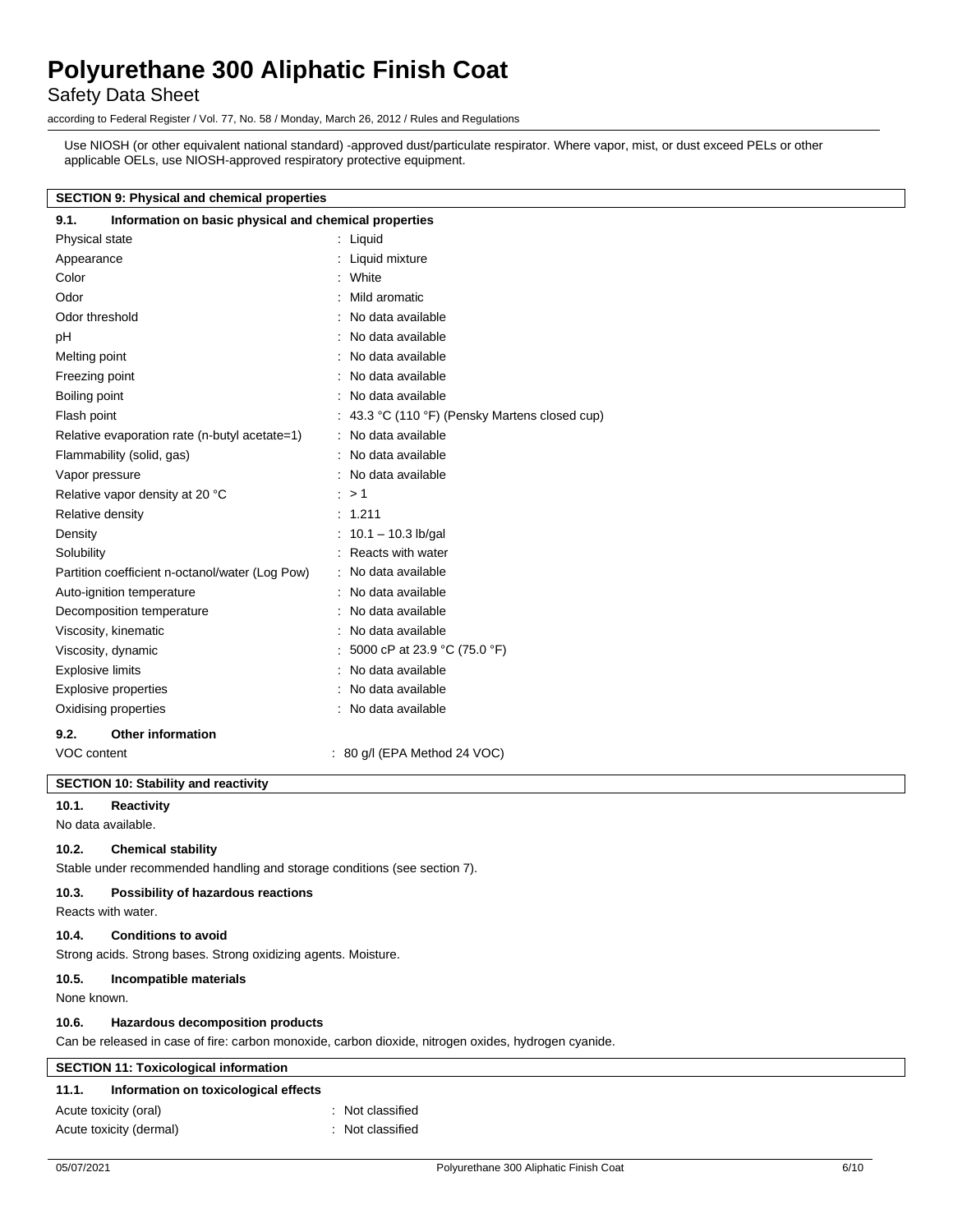Safety Data Sheet

according to Federal Register / Vol. 77, No. 58 / Monday, March 26, 2012 / Rules and Regulations

| Isophorone diisocyanate (4098-71-9)<br>LD50 oral rat<br>1097 mg/kg<br>1060 - 4780 mg/kg<br>LD50 dermal rabbit<br>LC50 Inhalation - Rat<br>$0.135$ mg/l/4h (mist)<br>Bis(1,2,2,6,6-pentamethyl-4-piperidyl) sebacate (41556-26-7)<br>LD50 oral rat<br>2615 mg/kg<br>Titanium dioxide (13463-67-7)<br>LD50 oral rat<br>> 10000 mg/kg<br>Benzene, 1-chloro-4-(trifluoromethyl)- (98-56-6)<br>LD50 oral rat<br>13 g/kg<br>LD50 dermal rabbit<br>$> 2$ ml/kg<br>33 mg/l/4h<br>LC50 Inhalation - Rat<br>Benzenesulfonyl isocyanate, 4-methyl- (4083-64-1)<br>LD50 oral rat<br>2234 mg/kg<br>LC50 Inhalation - Rat [ppm]<br>$>640$ ppm/1h<br>Skin corrosion/irritation<br>Not classified<br>Not classified<br>Serious eye damage/irritation<br>May cause allergy or asthma symptoms or breathing difficulties if inhaled. May cause an<br>Respiratory or skin sensitisation<br>allergic skin reaction.<br>Not classified<br>Germ cell mutagenicity<br>Carcinogenicity<br>: Suspected of causing cancer.<br>Titanium dioxide (13463-67-7)<br>IARC group<br>2B - Possibly carcinogenic to humans<br>Talc (14807-96-6)<br>IARC group<br>2B - Possibly carcinogenic to humans<br>Reproductive toxicity<br>: Not classified<br>Not classified<br>STOT-single exposure<br>STOT-repeated exposure<br>May cause damage to organs through prolonged or repeated exposure.<br>Not classified<br>Aspiration hazard<br>No data available<br>Viscosity, kinematic<br>May cause an allergic skin reaction. May cause allergy or asthma symptoms or breathing<br>Symptoms/effects<br>difficulties if inhaled. Suspected of causing cancer. May cause damage to organs through<br>prolonged or repeated exposure.<br>Symptoms/effects after inhalation<br>May cause allergy or asthma symptoms or breathing difficulties if inhaled.<br>Symptoms/effects after skin contact<br>May cause an allergic skin reaction.<br>Symptoms/effects after eye contact<br>Direct contact with eyes is likely to be irritating.<br>Symptoms/effects after ingestion<br>May cause gastrointestinal irritation.<br>Chronic symptoms<br>Suspected of causing cancer. May cause damage to organs through prolonged or repeated<br>exposure. | Acute toxicity (inhalation) | : Not classified |  |  |  |
|----------------------------------------------------------------------------------------------------------------------------------------------------------------------------------------------------------------------------------------------------------------------------------------------------------------------------------------------------------------------------------------------------------------------------------------------------------------------------------------------------------------------------------------------------------------------------------------------------------------------------------------------------------------------------------------------------------------------------------------------------------------------------------------------------------------------------------------------------------------------------------------------------------------------------------------------------------------------------------------------------------------------------------------------------------------------------------------------------------------------------------------------------------------------------------------------------------------------------------------------------------------------------------------------------------------------------------------------------------------------------------------------------------------------------------------------------------------------------------------------------------------------------------------------------------------------------------------------------------------------------------------------------------------------------------------------------------------------------------------------------------------------------------------------------------------------------------------------------------------------------------------------------------------------------------------------------------------------------------------------------------------------------------------------------------------------------------------------------------------------------------------------------------------------------------------------------|-----------------------------|------------------|--|--|--|
|                                                                                                                                                                                                                                                                                                                                                                                                                                                                                                                                                                                                                                                                                                                                                                                                                                                                                                                                                                                                                                                                                                                                                                                                                                                                                                                                                                                                                                                                                                                                                                                                                                                                                                                                                                                                                                                                                                                                                                                                                                                                                                                                                                                                    |                             |                  |  |  |  |
|                                                                                                                                                                                                                                                                                                                                                                                                                                                                                                                                                                                                                                                                                                                                                                                                                                                                                                                                                                                                                                                                                                                                                                                                                                                                                                                                                                                                                                                                                                                                                                                                                                                                                                                                                                                                                                                                                                                                                                                                                                                                                                                                                                                                    |                             |                  |  |  |  |
|                                                                                                                                                                                                                                                                                                                                                                                                                                                                                                                                                                                                                                                                                                                                                                                                                                                                                                                                                                                                                                                                                                                                                                                                                                                                                                                                                                                                                                                                                                                                                                                                                                                                                                                                                                                                                                                                                                                                                                                                                                                                                                                                                                                                    |                             |                  |  |  |  |
|                                                                                                                                                                                                                                                                                                                                                                                                                                                                                                                                                                                                                                                                                                                                                                                                                                                                                                                                                                                                                                                                                                                                                                                                                                                                                                                                                                                                                                                                                                                                                                                                                                                                                                                                                                                                                                                                                                                                                                                                                                                                                                                                                                                                    |                             |                  |  |  |  |
|                                                                                                                                                                                                                                                                                                                                                                                                                                                                                                                                                                                                                                                                                                                                                                                                                                                                                                                                                                                                                                                                                                                                                                                                                                                                                                                                                                                                                                                                                                                                                                                                                                                                                                                                                                                                                                                                                                                                                                                                                                                                                                                                                                                                    |                             |                  |  |  |  |
|                                                                                                                                                                                                                                                                                                                                                                                                                                                                                                                                                                                                                                                                                                                                                                                                                                                                                                                                                                                                                                                                                                                                                                                                                                                                                                                                                                                                                                                                                                                                                                                                                                                                                                                                                                                                                                                                                                                                                                                                                                                                                                                                                                                                    |                             |                  |  |  |  |
|                                                                                                                                                                                                                                                                                                                                                                                                                                                                                                                                                                                                                                                                                                                                                                                                                                                                                                                                                                                                                                                                                                                                                                                                                                                                                                                                                                                                                                                                                                                                                                                                                                                                                                                                                                                                                                                                                                                                                                                                                                                                                                                                                                                                    |                             |                  |  |  |  |
|                                                                                                                                                                                                                                                                                                                                                                                                                                                                                                                                                                                                                                                                                                                                                                                                                                                                                                                                                                                                                                                                                                                                                                                                                                                                                                                                                                                                                                                                                                                                                                                                                                                                                                                                                                                                                                                                                                                                                                                                                                                                                                                                                                                                    |                             |                  |  |  |  |
|                                                                                                                                                                                                                                                                                                                                                                                                                                                                                                                                                                                                                                                                                                                                                                                                                                                                                                                                                                                                                                                                                                                                                                                                                                                                                                                                                                                                                                                                                                                                                                                                                                                                                                                                                                                                                                                                                                                                                                                                                                                                                                                                                                                                    |                             |                  |  |  |  |
|                                                                                                                                                                                                                                                                                                                                                                                                                                                                                                                                                                                                                                                                                                                                                                                                                                                                                                                                                                                                                                                                                                                                                                                                                                                                                                                                                                                                                                                                                                                                                                                                                                                                                                                                                                                                                                                                                                                                                                                                                                                                                                                                                                                                    |                             |                  |  |  |  |
|                                                                                                                                                                                                                                                                                                                                                                                                                                                                                                                                                                                                                                                                                                                                                                                                                                                                                                                                                                                                                                                                                                                                                                                                                                                                                                                                                                                                                                                                                                                                                                                                                                                                                                                                                                                                                                                                                                                                                                                                                                                                                                                                                                                                    |                             |                  |  |  |  |
|                                                                                                                                                                                                                                                                                                                                                                                                                                                                                                                                                                                                                                                                                                                                                                                                                                                                                                                                                                                                                                                                                                                                                                                                                                                                                                                                                                                                                                                                                                                                                                                                                                                                                                                                                                                                                                                                                                                                                                                                                                                                                                                                                                                                    |                             |                  |  |  |  |
|                                                                                                                                                                                                                                                                                                                                                                                                                                                                                                                                                                                                                                                                                                                                                                                                                                                                                                                                                                                                                                                                                                                                                                                                                                                                                                                                                                                                                                                                                                                                                                                                                                                                                                                                                                                                                                                                                                                                                                                                                                                                                                                                                                                                    |                             |                  |  |  |  |
|                                                                                                                                                                                                                                                                                                                                                                                                                                                                                                                                                                                                                                                                                                                                                                                                                                                                                                                                                                                                                                                                                                                                                                                                                                                                                                                                                                                                                                                                                                                                                                                                                                                                                                                                                                                                                                                                                                                                                                                                                                                                                                                                                                                                    |                             |                  |  |  |  |
|                                                                                                                                                                                                                                                                                                                                                                                                                                                                                                                                                                                                                                                                                                                                                                                                                                                                                                                                                                                                                                                                                                                                                                                                                                                                                                                                                                                                                                                                                                                                                                                                                                                                                                                                                                                                                                                                                                                                                                                                                                                                                                                                                                                                    |                             |                  |  |  |  |
|                                                                                                                                                                                                                                                                                                                                                                                                                                                                                                                                                                                                                                                                                                                                                                                                                                                                                                                                                                                                                                                                                                                                                                                                                                                                                                                                                                                                                                                                                                                                                                                                                                                                                                                                                                                                                                                                                                                                                                                                                                                                                                                                                                                                    |                             |                  |  |  |  |
|                                                                                                                                                                                                                                                                                                                                                                                                                                                                                                                                                                                                                                                                                                                                                                                                                                                                                                                                                                                                                                                                                                                                                                                                                                                                                                                                                                                                                                                                                                                                                                                                                                                                                                                                                                                                                                                                                                                                                                                                                                                                                                                                                                                                    |                             |                  |  |  |  |
|                                                                                                                                                                                                                                                                                                                                                                                                                                                                                                                                                                                                                                                                                                                                                                                                                                                                                                                                                                                                                                                                                                                                                                                                                                                                                                                                                                                                                                                                                                                                                                                                                                                                                                                                                                                                                                                                                                                                                                                                                                                                                                                                                                                                    |                             |                  |  |  |  |
|                                                                                                                                                                                                                                                                                                                                                                                                                                                                                                                                                                                                                                                                                                                                                                                                                                                                                                                                                                                                                                                                                                                                                                                                                                                                                                                                                                                                                                                                                                                                                                                                                                                                                                                                                                                                                                                                                                                                                                                                                                                                                                                                                                                                    |                             |                  |  |  |  |
|                                                                                                                                                                                                                                                                                                                                                                                                                                                                                                                                                                                                                                                                                                                                                                                                                                                                                                                                                                                                                                                                                                                                                                                                                                                                                                                                                                                                                                                                                                                                                                                                                                                                                                                                                                                                                                                                                                                                                                                                                                                                                                                                                                                                    |                             |                  |  |  |  |
|                                                                                                                                                                                                                                                                                                                                                                                                                                                                                                                                                                                                                                                                                                                                                                                                                                                                                                                                                                                                                                                                                                                                                                                                                                                                                                                                                                                                                                                                                                                                                                                                                                                                                                                                                                                                                                                                                                                                                                                                                                                                                                                                                                                                    |                             |                  |  |  |  |
|                                                                                                                                                                                                                                                                                                                                                                                                                                                                                                                                                                                                                                                                                                                                                                                                                                                                                                                                                                                                                                                                                                                                                                                                                                                                                                                                                                                                                                                                                                                                                                                                                                                                                                                                                                                                                                                                                                                                                                                                                                                                                                                                                                                                    |                             |                  |  |  |  |
|                                                                                                                                                                                                                                                                                                                                                                                                                                                                                                                                                                                                                                                                                                                                                                                                                                                                                                                                                                                                                                                                                                                                                                                                                                                                                                                                                                                                                                                                                                                                                                                                                                                                                                                                                                                                                                                                                                                                                                                                                                                                                                                                                                                                    |                             |                  |  |  |  |
|                                                                                                                                                                                                                                                                                                                                                                                                                                                                                                                                                                                                                                                                                                                                                                                                                                                                                                                                                                                                                                                                                                                                                                                                                                                                                                                                                                                                                                                                                                                                                                                                                                                                                                                                                                                                                                                                                                                                                                                                                                                                                                                                                                                                    |                             |                  |  |  |  |
|                                                                                                                                                                                                                                                                                                                                                                                                                                                                                                                                                                                                                                                                                                                                                                                                                                                                                                                                                                                                                                                                                                                                                                                                                                                                                                                                                                                                                                                                                                                                                                                                                                                                                                                                                                                                                                                                                                                                                                                                                                                                                                                                                                                                    |                             |                  |  |  |  |
|                                                                                                                                                                                                                                                                                                                                                                                                                                                                                                                                                                                                                                                                                                                                                                                                                                                                                                                                                                                                                                                                                                                                                                                                                                                                                                                                                                                                                                                                                                                                                                                                                                                                                                                                                                                                                                                                                                                                                                                                                                                                                                                                                                                                    |                             |                  |  |  |  |
|                                                                                                                                                                                                                                                                                                                                                                                                                                                                                                                                                                                                                                                                                                                                                                                                                                                                                                                                                                                                                                                                                                                                                                                                                                                                                                                                                                                                                                                                                                                                                                                                                                                                                                                                                                                                                                                                                                                                                                                                                                                                                                                                                                                                    |                             |                  |  |  |  |
|                                                                                                                                                                                                                                                                                                                                                                                                                                                                                                                                                                                                                                                                                                                                                                                                                                                                                                                                                                                                                                                                                                                                                                                                                                                                                                                                                                                                                                                                                                                                                                                                                                                                                                                                                                                                                                                                                                                                                                                                                                                                                                                                                                                                    |                             |                  |  |  |  |
|                                                                                                                                                                                                                                                                                                                                                                                                                                                                                                                                                                                                                                                                                                                                                                                                                                                                                                                                                                                                                                                                                                                                                                                                                                                                                                                                                                                                                                                                                                                                                                                                                                                                                                                                                                                                                                                                                                                                                                                                                                                                                                                                                                                                    |                             |                  |  |  |  |
|                                                                                                                                                                                                                                                                                                                                                                                                                                                                                                                                                                                                                                                                                                                                                                                                                                                                                                                                                                                                                                                                                                                                                                                                                                                                                                                                                                                                                                                                                                                                                                                                                                                                                                                                                                                                                                                                                                                                                                                                                                                                                                                                                                                                    |                             |                  |  |  |  |
|                                                                                                                                                                                                                                                                                                                                                                                                                                                                                                                                                                                                                                                                                                                                                                                                                                                                                                                                                                                                                                                                                                                                                                                                                                                                                                                                                                                                                                                                                                                                                                                                                                                                                                                                                                                                                                                                                                                                                                                                                                                                                                                                                                                                    |                             |                  |  |  |  |
|                                                                                                                                                                                                                                                                                                                                                                                                                                                                                                                                                                                                                                                                                                                                                                                                                                                                                                                                                                                                                                                                                                                                                                                                                                                                                                                                                                                                                                                                                                                                                                                                                                                                                                                                                                                                                                                                                                                                                                                                                                                                                                                                                                                                    |                             |                  |  |  |  |
|                                                                                                                                                                                                                                                                                                                                                                                                                                                                                                                                                                                                                                                                                                                                                                                                                                                                                                                                                                                                                                                                                                                                                                                                                                                                                                                                                                                                                                                                                                                                                                                                                                                                                                                                                                                                                                                                                                                                                                                                                                                                                                                                                                                                    |                             |                  |  |  |  |
|                                                                                                                                                                                                                                                                                                                                                                                                                                                                                                                                                                                                                                                                                                                                                                                                                                                                                                                                                                                                                                                                                                                                                                                                                                                                                                                                                                                                                                                                                                                                                                                                                                                                                                                                                                                                                                                                                                                                                                                                                                                                                                                                                                                                    |                             |                  |  |  |  |
|                                                                                                                                                                                                                                                                                                                                                                                                                                                                                                                                                                                                                                                                                                                                                                                                                                                                                                                                                                                                                                                                                                                                                                                                                                                                                                                                                                                                                                                                                                                                                                                                                                                                                                                                                                                                                                                                                                                                                                                                                                                                                                                                                                                                    |                             |                  |  |  |  |

## **SECTION 12: Ecological information**

| 12.1.                                                         | <b>Toxicity</b>                     |                                                    |
|---------------------------------------------------------------|-------------------------------------|----------------------------------------------------|
| Ecology - general                                             |                                     | : No information available.                        |
| Hazardous to the aquatic environment, short-<br>term (acute)  |                                     | : Not classified                                   |
| Hazardous to the aquatic environment, long-<br>term (chronic) |                                     | : Toxic to aquatic life with long lasting effects. |
| Persistence and degradability<br>12.2.                        |                                     |                                                    |
| No additional information available                           |                                     |                                                    |
| 12.3.                                                         | <b>Bioaccumulative potential</b>    |                                                    |
|                                                               | No additional information available |                                                    |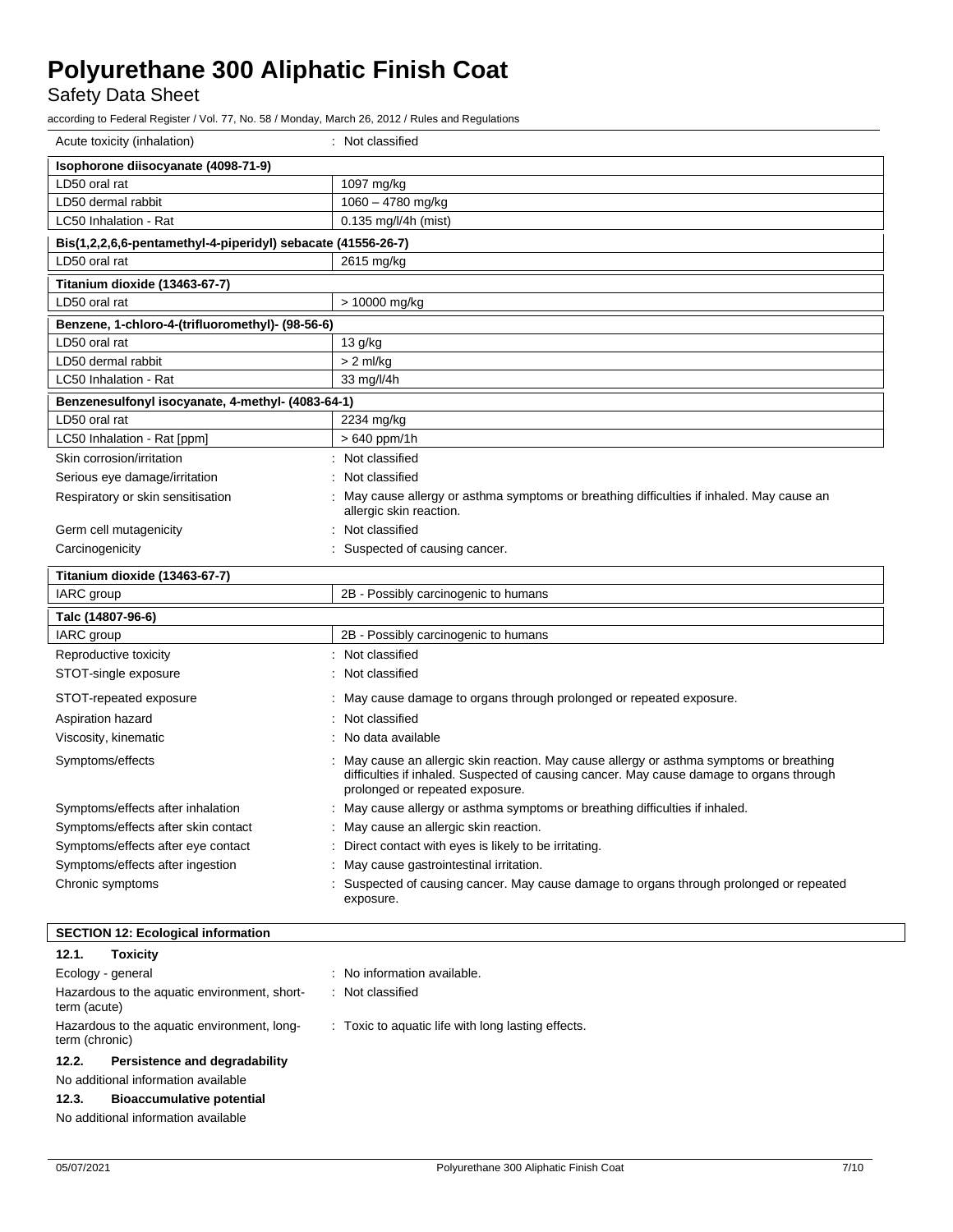## Safety Data Sheet

according to Federal Register / Vol. 77, No. 58 / Monday, March 26, 2012 / Rules and Regulations

## **12.4. Mobility in soil**

No additional information available

#### **12.5. Other adverse effects**

No additional information available

| <b>SECTION 13: Disposal considerations</b> |                                                                                                                                                                        |  |  |  |
|--------------------------------------------|------------------------------------------------------------------------------------------------------------------------------------------------------------------------|--|--|--|
| Disposal methods<br>13.1.                  |                                                                                                                                                                        |  |  |  |
| Waste treatment methods                    | : Do not discharge to public wastewater systems without permit of pollution control authorities.<br>No discharge to surface waters is allowed without an NPDES permit. |  |  |  |
| Product/Packaging disposal recommendations | Dispose in a safe manner in accordance with local/national regulations. Do not allow the<br>product to be released into the environment.                               |  |  |  |

## **SECTION 14: Transport information**

## **Department of Transportation (DOT)**

In accordance with DOT

This mixture meets the requirements for 49 CFR 173.150(f)(1)(2) exemptions and the outer packages of this material would not require transportation labeling.

#### **Transport by sea (IMDG)**

| Transport document description (IMDG) | : UN 1263 PAINT (Contains: Benzene, 1-chloro-4-(trifluoromethyl)- and Solvent naphtha,<br>petroleum), 3, III |
|---------------------------------------|--------------------------------------------------------------------------------------------------------------|
| UN-No. (IMDG)                         | : 1263                                                                                                       |
| Proper Shipping Name (IMDG)           | $:$ PAINT                                                                                                    |
| Class (IMDG)                          | : 3 - Flammable liquids                                                                                      |
| Packing group (IMDG)                  | : III - substances presenting low danger                                                                     |
| Limited quantities (IMDG)             | : 5 L                                                                                                        |
| Marine pollutant                      | : Yes                                                                                                        |
|                                       |                                                                                                              |
| Air transport (IATA)                  |                                                                                                              |
| Transport document description (IATA) | : UN 1263 Paint (Contains: Benzene, 1-chloro-4-(trifluoromethyl)-and Solvent naphtha,<br>petroleum), 3, III  |
| UN-No. (IATA)                         | : 1263                                                                                                       |
| Proper Shipping Name (IATA)           | : Paint                                                                                                      |

: 3 - Flammable Liquids : III - Minor Danger

| UIVIVU. (ININ)              |
|-----------------------------|
| Proper Shipping Name (IATA) |
| Class (IATA)                |
| Packing group (IATA)        |

## **SECTION 15: Regulatory information**

#### **15.1. US Federal regulations**

#### **Polyurethane 300 Aliphatic Finish Coat**

| All chemical substances in this product are listed as "Active" in the EPA (Environmental Protection Agency) "TSCA Inventory Notification (Active-<br>Inactive) Requirements Rule" ("the Final Rule") of Feb. 2019, as amended Feb. 2021, or are otherwise exempt or requlated by other agencies<br>such as FDA or FIFRA |                                                                                                                                                                                                                                                                                                                                                                                        |  |  |
|-------------------------------------------------------------------------------------------------------------------------------------------------------------------------------------------------------------------------------------------------------------------------------------------------------------------------|----------------------------------------------------------------------------------------------------------------------------------------------------------------------------------------------------------------------------------------------------------------------------------------------------------------------------------------------------------------------------------------|--|--|
| SARA Section 311/312 Hazard Classes                                                                                                                                                                                                                                                                                     | Physical hazard - Flammable (gases, aerosols, liquids, or solids)<br>Health hazard - Aspiration hazard<br>Health hazard - Skin corrosion or Irritation<br>Health hazard - Serious eye damage or eye irritation<br>Health hazard - Respiratory or skin sensitization<br>Health hazard - Carcinogenicity<br>Health hazard - Specific target organ toxicity (single or repeated exposure) |  |  |

## **15.2. International regulations**

No additional information available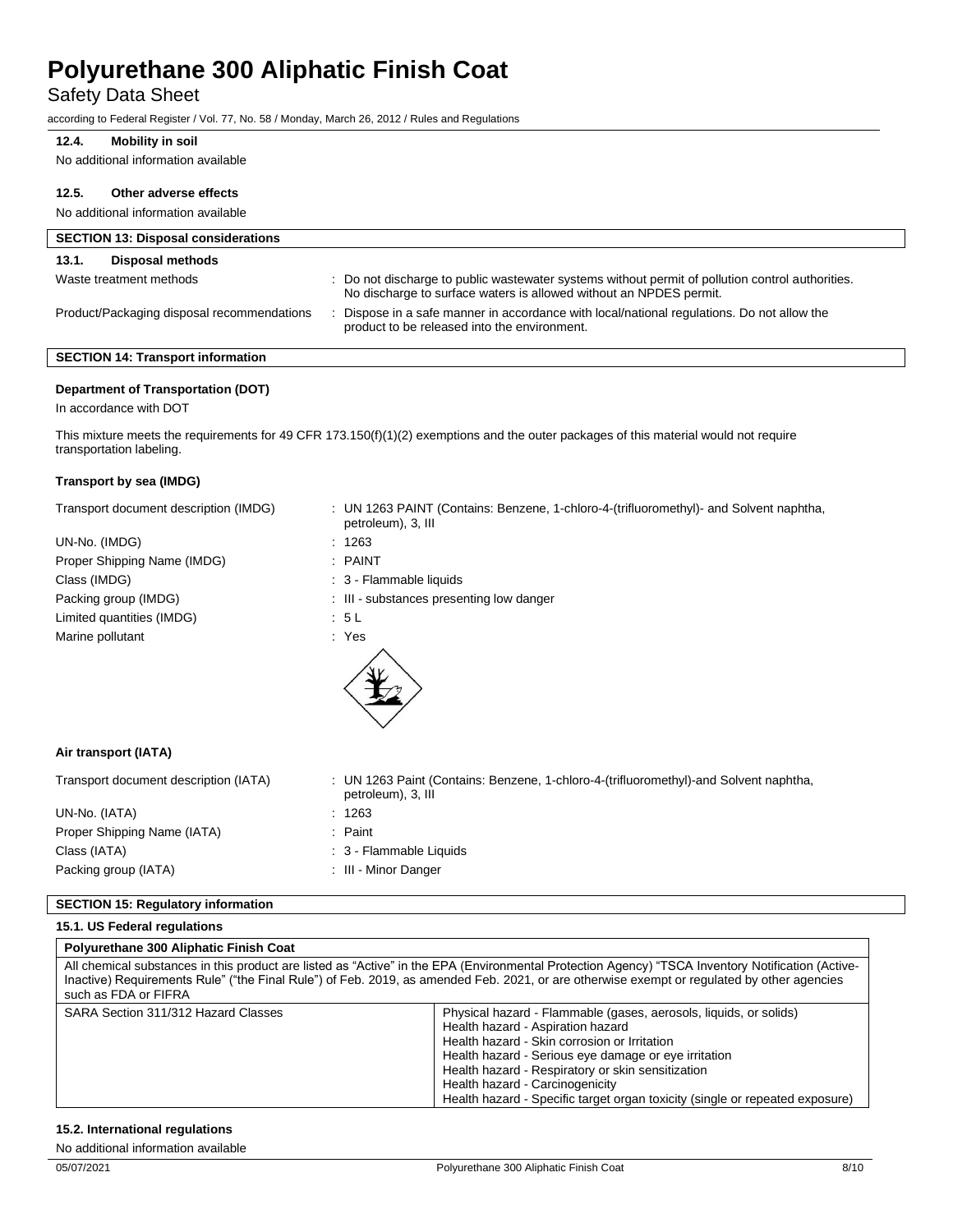Safety Data Sheet

according to Federal Register / Vol. 77, No. 58 / Monday, March 26, 2012 / Rules and Regulations

## **15.3. US State regulations**

WARNING: This product can expose you to Benzene, which is known to the State of California to cause cancer and birth defects or<br>other reproductive harm. For more information go to www.P65Warnings.ca.gov.

| Component                                                                    | Carcinogenicity | Developmental<br>toxicity | Reproductive<br>toxicity male | Reproductive<br>toxicity<br>female | No significant<br>risk level (NSRL)                  | <b>Maximum</b><br>allowable<br>dose level<br>(MADL) |
|------------------------------------------------------------------------------|-----------------|---------------------------|-------------------------------|------------------------------------|------------------------------------------------------|-----------------------------------------------------|
| Titanium dioxide<br>$(13463 - 67 - 7)$                                       | X               |                           |                               |                                    | Not available                                        |                                                     |
| Benzene, 1-chloro-4-<br>(trifluoromethyl) - (98-<br>$56-6$                   | $\times$        |                           |                               |                                    |                                                      |                                                     |
| Ethylbenzene (100-41-<br>4)                                                  | $\times$        |                           |                               |                                    | 54 µg/day<br>(inhalation); 41<br>µg/day (oral)       |                                                     |
| Toluene (108-88-3)                                                           |                 | X                         |                               |                                    |                                                      | 7000 µg/day                                         |
| Diuron (ISO); 3-(3,4-<br>dichlorophenyl)-1,1-<br>dimethylurea (330-54-<br>1) | X               |                           |                               |                                    |                                                      |                                                     |
| Benzene (71-43-2)                                                            | $\times$        | X                         | X                             |                                    | $6.4 \mu g/day$ (oral);<br>13 µg/day<br>(inhalation) | 24 µg/day<br>(oral); 49<br>µg/day<br>(inhalation)   |
| Cumene (98-82-8)                                                             | X               |                           |                               |                                    |                                                      |                                                     |

| Component                                                                  | State or local regulations                                                                                                                                                                                                         |
|----------------------------------------------------------------------------|------------------------------------------------------------------------------------------------------------------------------------------------------------------------------------------------------------------------------------|
| Isophorone diisocyanate (4098-71-9)                                        | U.S. - Massachusetts - Right To Know List; U.S. - New Jersey - Right to Know<br>Hazardous Substance List; U.S. - Pennsylvania - RTK (Right to Know) List                                                                           |
| Titanium dioxide (13463-67-7)                                              | U.S. - New Jersey - Right to Know Hazardous Substance List; U.S. - Pennsylvania -<br>RTK (Right to Know) List; U.S. - Massachusetts - Right To Know List                                                                           |
| Talc (14807-96-6)                                                          | U.S. - New Jersey - Right to Know Hazardous Substance List; U.S. - Pennsylvania -<br>RTK (Right to Know) List; U.S. - Massachusetts - Right To Know List                                                                           |
| Benzene, trimethyl- (25551-13-7)                                           | U.S. - New Jersey - Right to Know Hazardous Substance List; U.S. - Massachusetts<br>- Right To Know List; U.S. - Pennsylvania - RTK (Right to Know) List                                                                           |
| Benzene, 1,2,4-trimethyl- (95-63-6)                                        | U.S. - New Jersey - Right to Know Hazardous Substance List; U.S. - Pennsylvania -<br>RTK (Right to Know) List                                                                                                                      |
| Ethylbenzene (100-41-4)                                                    | U.S. - New Jersey - Right to Know Hazardous Substance List; U.S. - Pennsylvania -<br>RTK (Right to Know) List; U.S. - Massachusetts - Right To Know List                                                                           |
| Carbendazim (ISO); methyl benzimidazol-2-ylcarbamate<br>$(10605 - 21 - 7)$ | U.S. - Massachusetts - Right To Know List; U.S. - New Jersey - Right to Know<br>Hazardous Substance List; U.S. - Pennsylvania - RTK (Right to Know) List                                                                           |
| Maleic anhydride (108-31-6)                                                | U.S. - Massachusetts - Right To Know List; U.S. - New Jersey - Right to Know<br>Hazardous Substance List; U.S. - Pennsylvania - RTK (Right to Know) List; U.S. -<br>Pennsylvania - RTK (Right to Know) - Environmental Hazard List |
| 1,3,5-Trimethylbenzene (108-67-8)                                          | U.S. - Massachusetts - Right To Know List                                                                                                                                                                                          |
| Diuron (ISO); 3-(3,4-dichlorophenyl)-1,1-dimethylurea<br>$(330-54-1)$      | U.S. - Massachusetts - Right To Know List; U.S. - New Jersey - Right to Know<br>Hazardous Substance List; U.S. - Pennsylvania - RTK (Right to Know) -<br>Environmental Hazard List; U.S. - Pennsylvania - RTK (Right to Know) List |
| Dipropylene glycol monomethyl ether (34590-94-8)                           | U.S. - Massachusetts - Right To Know List; U.S. - New Jersey - Right to Know<br>Hazardous Substance List; U.S. - Pennsylvania - RTK (Right to Know) List                                                                           |
| Xylenes (o-, m-, p- isomers) (1330-20-7)                                   | U.S. - New Jersey - Right to Know Hazardous Substance List; U.S. - Pennsylvania -<br>RTK (Right to Know) List; U.S. - Massachusetts - Right To Know List                                                                           |